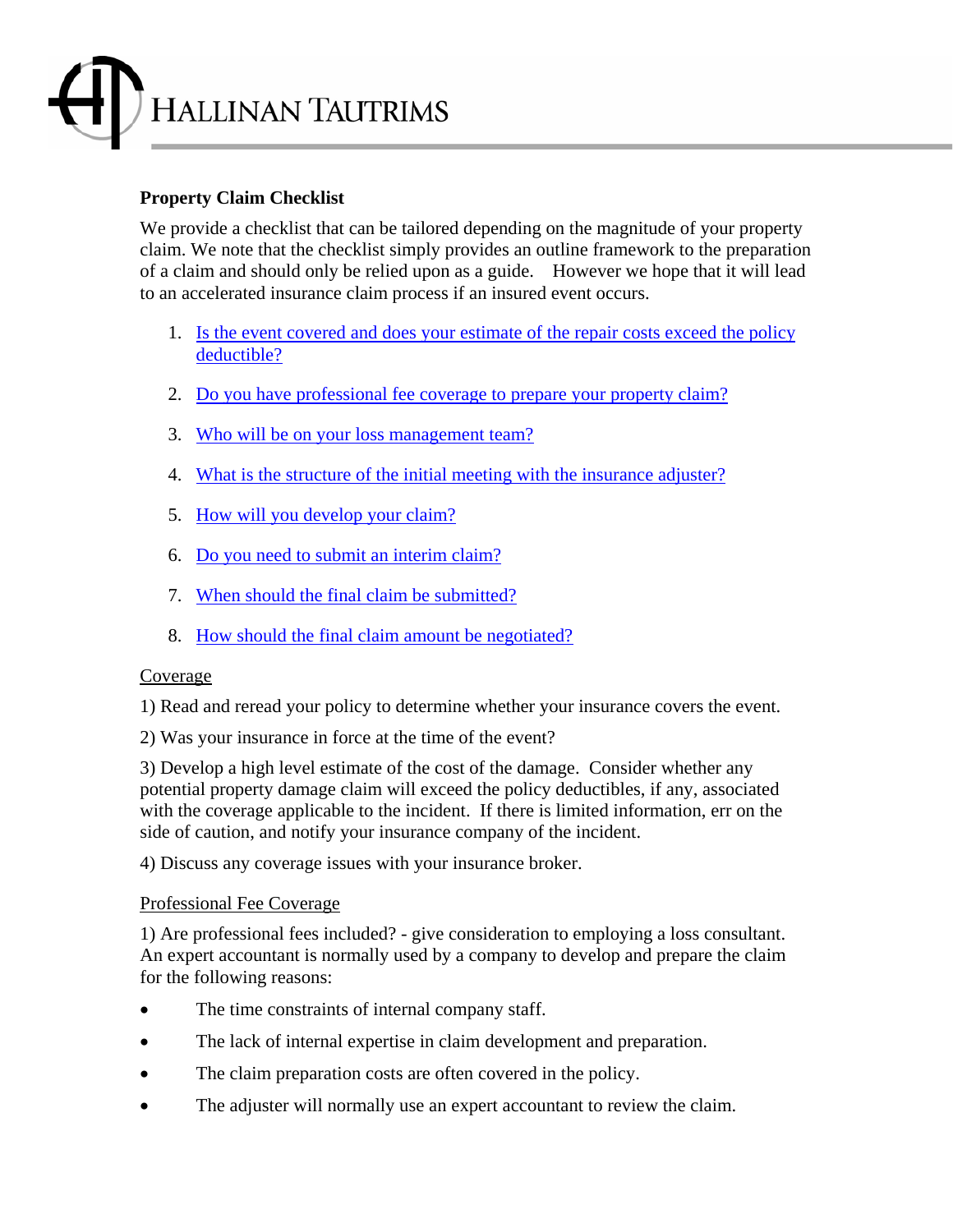

The expert accountant should be experienced in claim preparation, have a recognized accounting qualification, knowledge of the industry and preferably be chosen before an incident occurs.

## Create a Loss Management Team

1) Include both internal and external expertise. A manufacturing company may require:

- the risk manager or equivalent;
- an internal finance contact to assist the expert accountant in the collection of the financial information required to complete the claim;
- an internal maintenance engineer to coordinate the rebuild of the plant and ensure that all of the costs of the rebuild are separately identified;
- the company's insurance broker;
- an external engineer to identify the cause of failure; and
- an external expert accountant to prepare the property claim.

2) An onsite team leader must be chosen. That choice will depend on the issues involved in the claim. For example, in a claim involving complicated rebuild, the internal maintenance engineer may be chosen as the onsite team leader.

3) An adjuster must be chosen. If the adjuster is not detailed in the policy then the risk manager, broker and insurer will have to agree on their choice. Canvass your contemporaries in similar industries for their recommendations.

#### Initial Meeting

1) The initial meeting between the adjuster and your loss management team should take place as soon as possible after the incident and should focus on building trust.

2) The agenda of a typical initial meeting might include the following:

- A tour of the damaged area;
- The establishment of communication protocols between the adjuster and your company (see below);
- An initial list of the information required by the adjuster;
- Establish a timetable for deliverables once they are identified in order to keep the entire team working towards the same goal of resolving the claim; and
- A review of the plan for the repair and recovery.

3) Define communication protocol. To achieve a consistent message and to avoid the release of information before issues are resolved, one individual must be the conduit for all communication with the adjuster and your company's management. This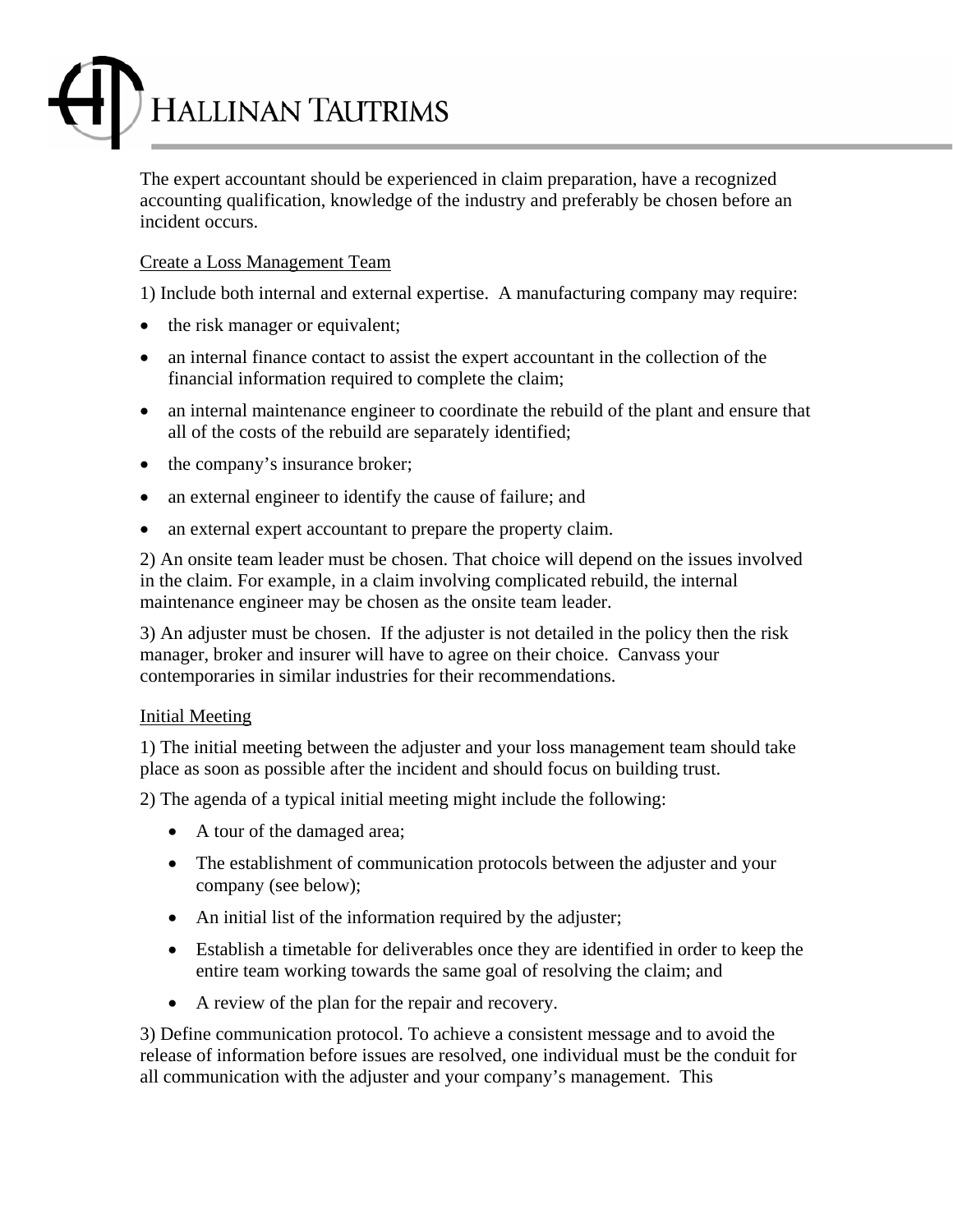

communication should be two-way, with you updating the adjuster as to what your company is doing and the adjuster informing you of what the insurer is doing.

4) Coordinate regular meetings with the claim team to discuss the claim progress and to discuss and resolve concerns and unanticipated problems.

### Claim Development

The property claim will involve developing procedures to collect the replacement costs. Some of the more important costs to track are:

- Third party materials;
- Company's own labour used in the rebuild;
- Third party contract labour used in the rebuild;
- Machinery and equipment rental;
- Supplies; and,
- Freight costs.

Will also have to consider tracking the following credits:

- Any betterment;
- Surplus material; and
- Scrap

## Submission of Interim Claim

In a claim involving a repair lasting more than three months, an interim claim may be submitted. As evidence of the claim, you are required to file a formal written proof of loss.

#### Submission of Final Claim

In a perfect world, a final claim should only be submitted when all the information is available. However if 95% of the information is available, then a review of the time required to obtain the remaining 5% and closing the claim within the time limits set at the initial meeting should be considered. Normally, final proof of loss forms provided by the insurer may be submitted for final payments.

#### Settlement Negotiation

The property claim should be negotiated in person. Your company's negotiation team may include your onsite team leader, your expert accountant, your broker and risk manager. In the event of disagreement, the matter may be determined by appraisal.